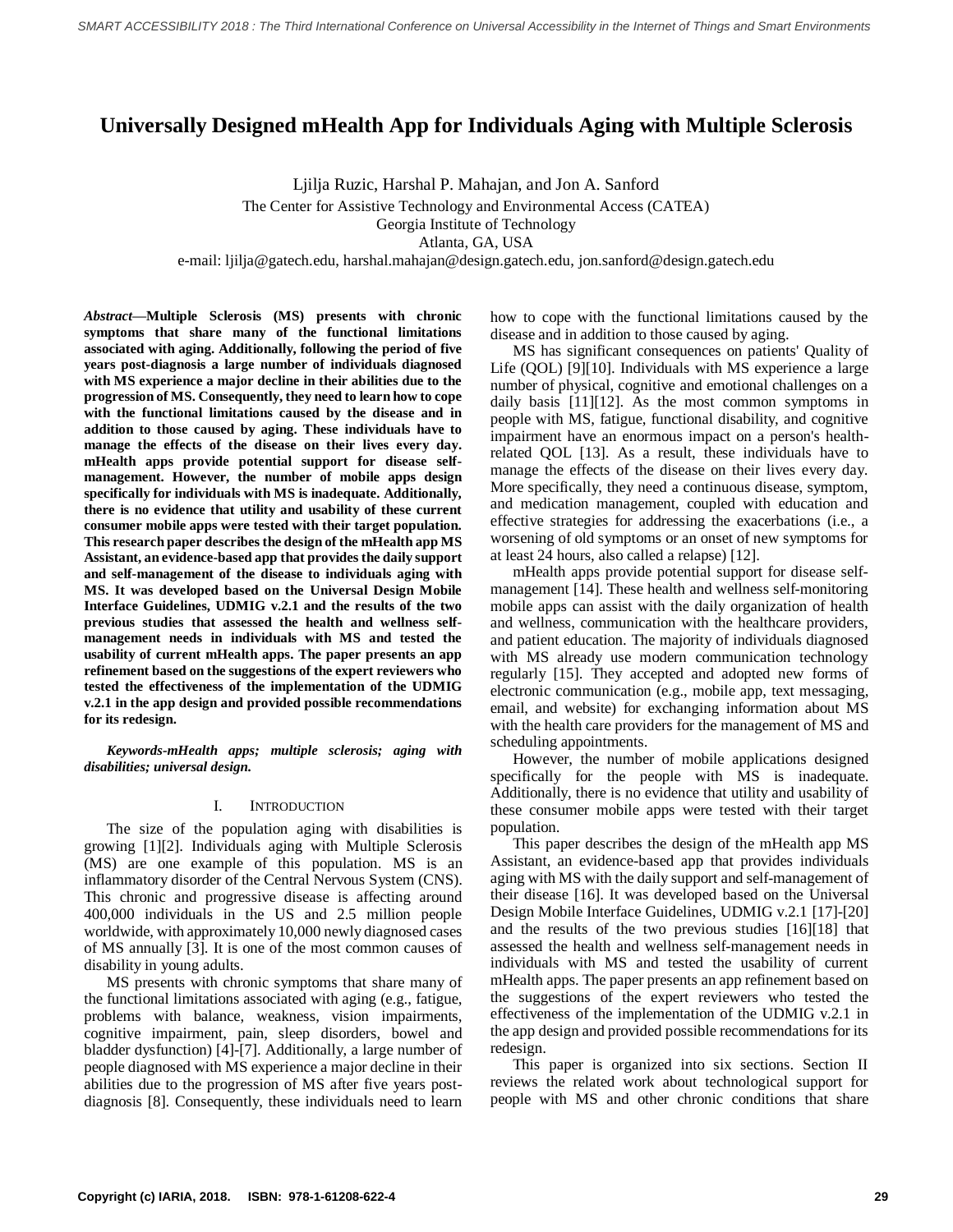similar symptoms with MS. Section III describes the initial design of MS Assistant. Section IV summarizes the evaluation of the effectiveness of implementing UDMIG v.2.1 in the design of the app through an expert review. Section V presents the refinement of MS Assistant based on the recommendations of the expert reviewers. Section VI provides a conclusion and proposes future work.

# II. RELATED WORK

The majority of individuals with MS use modern communication technology regularly (i.e., personal computer, internet, email, mobile phone) [15]. They have high levels of acceptance for using electronic communication methods for exchanging information with health care providers. Ninety six percent of them possessed mobile phones and older participants used it less frequently. However, there is a lack of relevant previous research on needs and concerns of individuals aging with MS [7] to inform the design of the mHealth apps for this group of end-users.

There are only nine current mobile applications available to this group of users, which primarily focus on providing basic information about latest research, news, and practical tips on health, nutrition, and fitness, self-recording of health status, medication adherence, daily activities, symptoms, mood, and similar, and/or sharing the data with healthcare providers. These nine mobile apps provide only basic functionality that can be found in other health apps for the general population and individuals with other chronic conditions. Multiple Sclerosis Association of America (MSAA) released a mobile phone app for health selfreporting, My MS Manager, for individuals with MS and their caretakers [21]. Similarly, MS self app offers a journal that can be later easily accessed by the user who can share their data with the healthcare team [22]. Another self-reporting app is called MySidekick for MS [23], which also provides medicine reminders and a memory exercise. My MS Conversations provides an interactive group session with experienced virtual patients on selected topics [24]. MS Journal is an injection reminder tool for individuals with MS and their caregivers limited to UK market only [25]. My Multiple Sclerosis Diary [26] is another injection reminder mobile app that offers injection location and time set up. SymTrack was designed as a health self-reporting tool that stores shares the health charts with healthcare providers [27]. Social app MS Buddy [28] pairs individuals with MS with another person with MS to chat daily. MS Attack app [29] helps users learn about MS symptoms, how these present themselves during the MS attack and provides a location of the UT MS Clinic and the Neuro Eye Center.

# III. MS ASSISTANT

MS Assistant is an evidence-based app, which provides the health and wellness self-management-based functionality, allows for personalization, assists with medication adherence and other daily tasks with alert and reminder systems, and sends alerts to the caregivers, family members, and healthcare providers in a case of an emergency. Its eight functions were selected based on the findings of a qualitative study [16], which was conducted to identify the specific needs for selfmanagement of health and wellness among people aging with MS and to recognize the opportunities to meet those needs through mobile apps. The functions include diary, reports, MS friends, games, education, goals, vitals, and emergency. In addition, profile and settings were designed to offer personalization and customization. Additionally, MS Assistant was designed using the UDMIG v.2.1, which were prioritized based on the previous study [18] that assessed the usability of the two current mHealth apps for people with MS and one for the general population to provide the recommendations for the design of mobile health and wellness app for individuals with MS.

# *A. Functionality*

*Diary* provides a comprehensive tool for understanding the disease on a daily basis and over time, and how best to manage it through everyday self-management tasks, such as mood, symptoms, energy level, activity, sleep length and quality, and diet. Reports allows users to compile their health management data into useful reports that can be shared electronically with healthcare providers and caregivers. MS Friends is a social support feature that connects users with other people with MS to share their experiences and everyday challenges. Games features VR games that would enable users to perform real-world activities that they might find challenging. In addition, this feature has cognitive and classic games that help people with MS with cognitive functioning, and physical games, which help them with the balance. Education provides the latest news and research about MS as well as health and wellness tips. Goals enables users to set up their personal health and wellness goals to keep them motivated and inspired. Vitals offers remote health and wellness monitoring through the Bluetooth connected devices, such as blood pressure monitoring devices, scales, sleep and activity trackers (e.g., Fitbit), and similar. Emergency lets users place calls directly to their healthcare providers, caregivers, and 911.

The mHealth app sends alert messages to the caregivers, family members, and/or healthcare providers in a case of an emergency (i.e., when the values of certain vitals go above the threshold, such as blood pressure, self-reported depression, extreme values of the symptoms severity, etc.).

# *B. Navigation*

MS Assistant provides two types of navigation: linear and random access. Linear interaction allows users to go through the pages by making or skipping a selection and pressing the Next button. Users can go through the whole interface in a linear fashion by using the Next and Back buttons on every page, which provides consistency and simplicity. After a selection is made, the Next button takes users to the following page of the interface. When the user taps on any button, the button changes to the selected colored background and white text that visually emphasizes the selection. To change the selection, user can tap the button again to deselect it (Figure 1). Random access allows skipping the options and provides a faster pace of the navigation through the direct selection (Figure 2).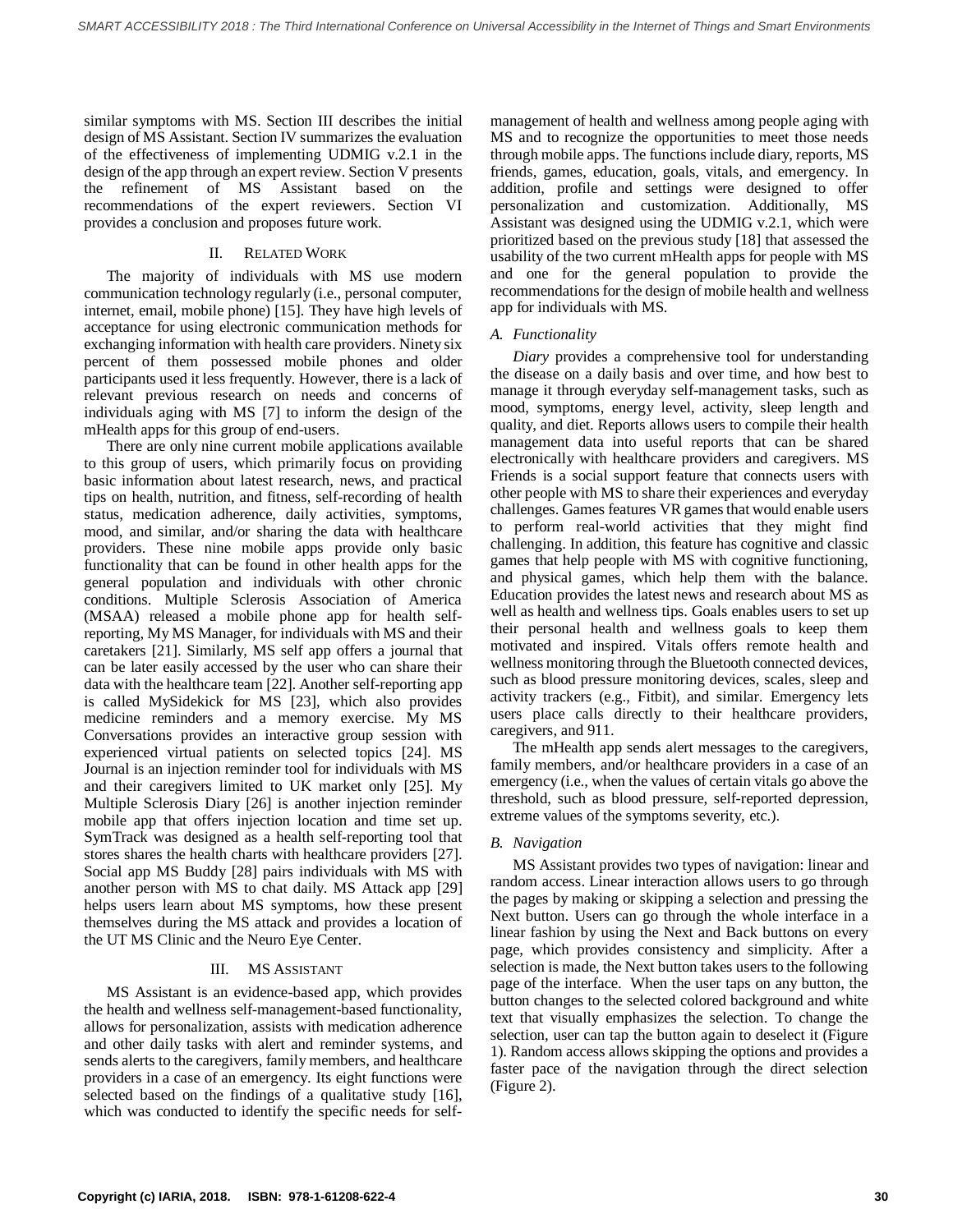

Figure 1. Linear navigation on Reports page.



Figure 2. Random access on Diary page.

#### *C. Design Decisions*

MS Assistant was designed based on the UDMIG v. 2.1 and corresponding design criteria, which has been previously reported [20]. For example, the design goal was one mobile app for all users, rather than accessible design for people with disabilities, and avoidance of specialized design and language (*Same means of use*). Consistent sequences of actions are required in similar situations (*Consistency with expectations*). Complexity is eliminated by having simple screen designs that require a small number of tasks per screen (*Simple and natural use*).

#### IV. EVALUATION OF THE EFFECTIVENESS OF IMPLEMENTING THE UDMIG V.2.1

Evaluation of the effectiveness of implementing UDMIG v.2.1 in the design of MS Assistant was conducted with expert reviewers who identified design elements that needed improvement to successfully apply the guidelines and recommend possible refinements [20].

#### *A. Methods*

Ten researchers and/or designers with experience in aging, accessibility, human-computer interaction, human factors, industrial design, universal design, and/or usability participated in the study. They completed a demographic questionnaire [20], performed directed tasks using the script and MS Assistant without any training or assistance. The script included entering health and wellness data, emailing the reports, calling MS friend, finding virtual reality games, reading the MS news, setting up the weight goal, inputting the blood pressure, calling the healthcare provider, entering the personal information, and increasing the text size [20]. The whole study was audio recorded. Experts then used the UDMIG v.2.1 design criteria questionnaire to rate how well each guideline was implemented, to identify design elements needing improvement, and to provide possible recommendations for their refinement on the 5-point Likert scale where  $1 =$  strongly disagree and  $5 =$  strongly agree with each of the applicable design criteria. Additionally, the audio files during the participants' use of MS Assistant and administration of the talk aloud protocol were analyzed to extract more usability problems they encountered during the interaction with the app.

### *B. Results From the UDMIG v.2.1 Design Criteria Questionnaire*

10 participants rated 50 items (i.e., design criteria) on the checklist. The total number of responses was 484, with 16 missing responses that were not used in the data analyses. The mean of all the design criteria ratings per participant was within a range of 3.90 – 4.89. Out of a total of 484 responses, almost 70% (n=332) of the design criteria was rated as 5. An additional one-quarter (n=126) was rated as 4. The lowest rating for any criterion was  $2(n=6)$  and remaining 20 design criteria were rated as 3. Among the 10 participants, mean ratings ranged from 3.86 – 4.92. The participant with the lowest overall mean rating  $(M = 3.86)$  did not give a rating higher than 4 to any individual criterion with 44 rated as 4 and 6 rated as 2 or 3.

#### *C. Results from the Audio Transcripts*

During the talk-aloud protocol expert reviewers identified usability problems with the interface. Audio transcripts revealed some additional usability problems reported by the participants and the existing problems were reported by a larger number of participants verbally, except in the case of the color contrast and alternative voices in Settings. All usability problems were grouped into the problematic design features and related characteristic so that appropriate design response could be specified.

Main usability problems were labeling of the buttons, use of Next and Back buttons for the linear navigation, design of a number of UI elements, lack of page scrolling with the use of a keyboard, layout of a number of the buttons, certain feature requests, miscategorization of a number of labels, and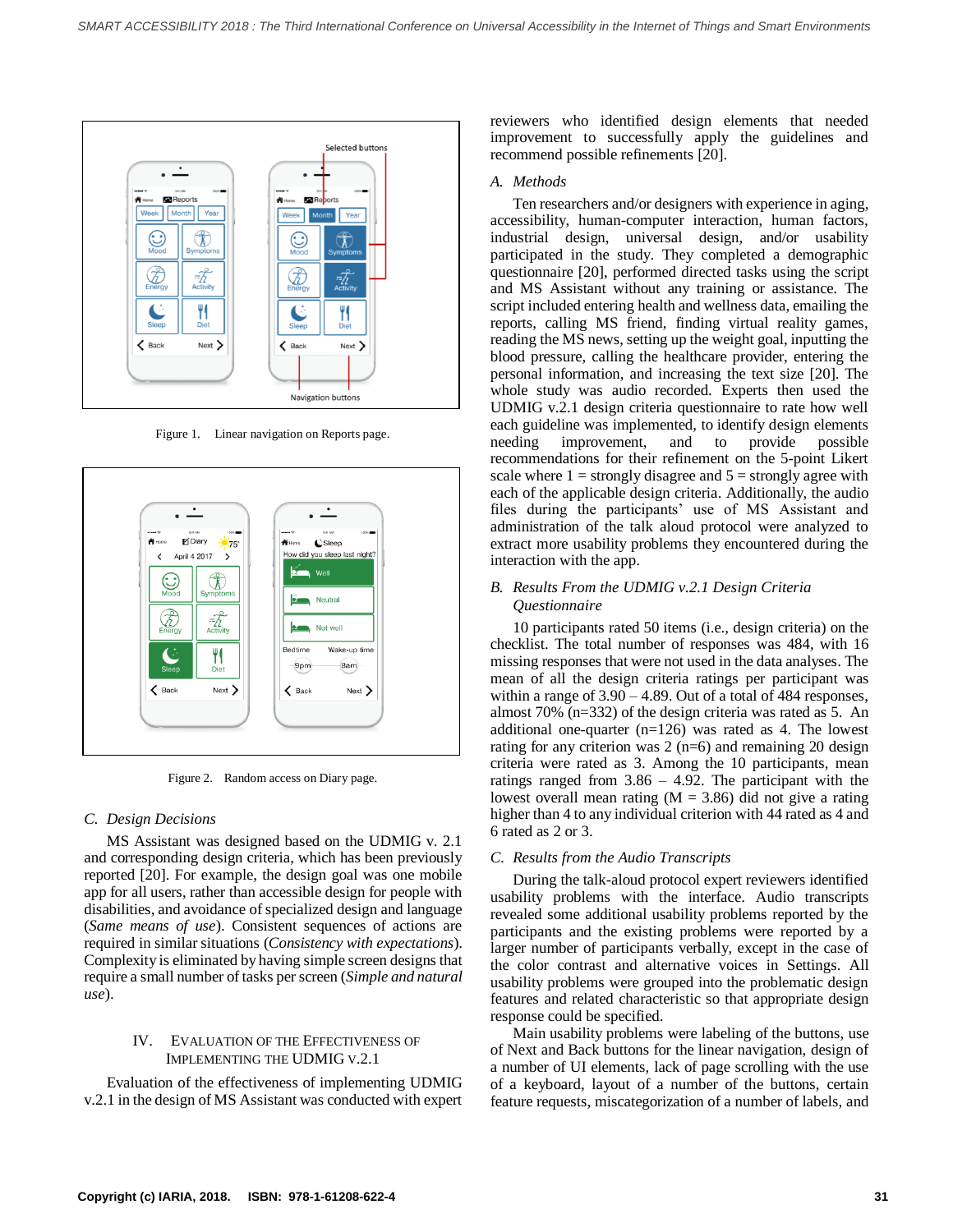navigation related to the design of the buttons and pages. For example, problems with the labels for Education, Emergency, Input, and Output buttons were reported by a majority of the participants (Table I). Labeling of the Speech button was reported by 40% of the participants. Additionally, participants commented unfavorably on the use of Next and Back buttons for the linear navigation. However, they understood that the linear navigation using these two buttons might be more usable for the aging population of users. Moreover, they acknowledged that the smart interface and an option to switch from novice to expert user skips this way of the navigation for the more tech-savvy users.

Design of certain UI elements was reported as well. For example, Profile and Settings did not look like buttons, and the slider needed some redesign to half of the participants. Thirty percent of participants reported that Header looked like a button and that certain icons need to be redesigned. Additionally, half of the participants reported that the page scrolling should be present while using the keyboard. Sixty percent of participants reported that the layout of the buttons needed to be changed (e.g., locations of Email Reports and View Reports buttons should be switched). Additionally, 40% of them thought that the spacing between the top buttons (e.g., Manual input button in Vitals, Week, Month, Year buttons in Reports) and the buttons bellow should be increased. Total of 30% of participants thought that after missing to fill out all the fields on one page, the prompt that follows should give them two options. First, it should let them go back to the previous page to fill out the missing content. Alternatively, it should allow them to go to the following page and leave certain fields empty.

There was a number of problems that were found on the audio transcripts, which were not reported on the questionnaire. For example, 60% of participants thought that the app would benefit from the additional features (e.g., a place to specify the body area in Difficulties, the user's current weight with the text "This is what your weight is right now" in the weight goals, a lauder sound feedback with the use of the buttons, etc.). Miscategorization of certain labels was a problem to half of the participants. Additionally, 60% of participants reported problems with navigation due to the lack of direction, page design, and multiple selections.

Moreover, there was a number of problems and related design features and characteristics that were reported by a small number of participants, listed in Table I (i.e., one and two participants).

#### V. REFINEMENT OF MS ASSISTANT

All the design features and related characteristics that needed to be redesigned based on the results of both the UDMIG v.2.1 design criteria questionnaire and audio transcripts were summarized (Table I). The rationale for the design response was to make a design change if in agreement with UDMIG v.2.1, if at least two participants reported the problem, and if the suggestions were not already present in the prototype of MS Assistant. For the number of participants in Table 1, the larger number reported by either the analysis of audio files or the UDMIG v.2.1 checklist was used. This way,

the total number of participants reporting a problem was listed.

Dark grey background on the instruction pages was changed into white to provide more contrast against the black and green (i.e., confirmation) text (Figure 3). "Education" was renamed into "Resources", "Emergency" into "Emergency Contacts" (Figure 4), "Energized" (in Mood) into "Excited", "Input" into "Speech Input", "Touch" into "Touch Input", "Output" into "Display and Sound", and "Speech" was replaced with "Voice".

Due to the lack of space on the top navigation bar, name of the app, MS Assistant, was taken out of the Home page and the icons for Profile and Settings were added (Figure 4). The color of the icons for the current state (e.g., Diary, Reports, etc.) was changed from black into the color of that function (e.g., Diary icon in green, Reports icon in blue, etc.). In this way, the icon and the header look like the part of the page background and not like the buttons (Figure 3).



Figure 3. Before (left) and after (right) Diary Instruction page



Figure 4. Before (left) and after (right) Home page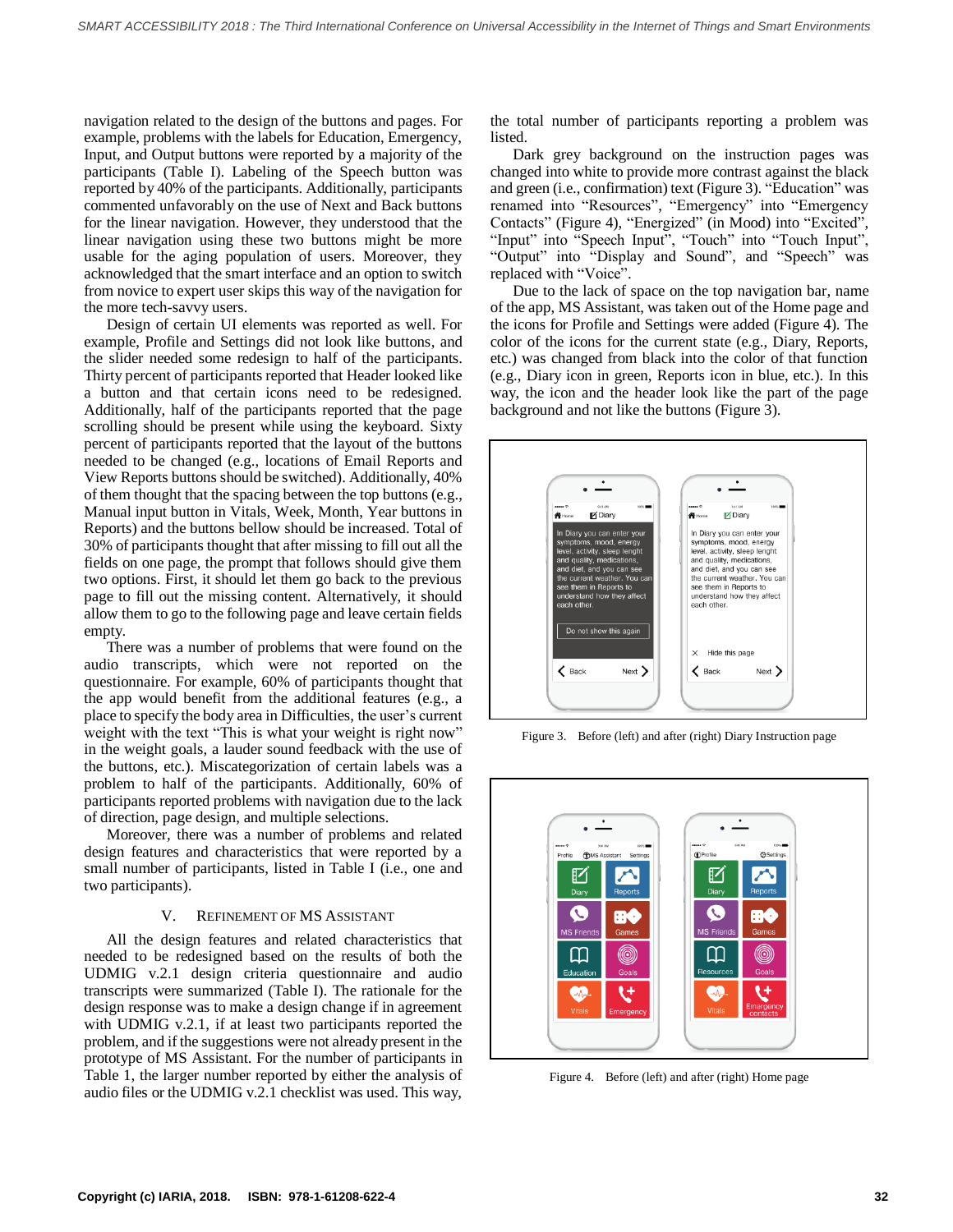#### TABLE I. DESIGN CHANGES BASED ON THE IDENTIFIED PROBLEMS WITH THE DESIGN FEATURES AND CHARACTERISTICS THROUGH BOTH THE UDMIG V.2.1 DESIGN CRITERIA QUESTIONNAIRE AND AUDIO TRANSCRIPTS

| <b>Design Feature and Related</b><br><b>Characteristic</b> |                           | Number of<br>Participants,<br>N | <b>Design Response</b>                      | <b>Design Changes</b>                                                                                                                                                                                    |
|------------------------------------------------------------|---------------------------|---------------------------------|---------------------------------------------|----------------------------------------------------------------------------------------------------------------------------------------------------------------------------------------------------------|
| Background, Contrast                                       |                           | $N=3$                           | Increase contrast                           | Grey was changed into white with black and green text on instruction<br>pages.                                                                                                                           |
| Next and Back buttons, Navigation                          |                           | $N=7$                           | No change                                   | No change was made due to the design criteria IC2d. (i.e., Have more than<br>one way to go to different pages while keeping the consistency). Next and<br>Back buttons are typical of linear navigation. |
| Buttons,<br>Labeling                                       | Education                 | $N=7$                           | Change<br>labeling:<br>Education            | "Education" was renamed into "Resources".                                                                                                                                                                |
|                                                            | Emergency                 | $N=7$                           | Change<br>labeling:<br>Emergency            | "Emergency" was renamed into "Emergency Contacts".                                                                                                                                                       |
|                                                            | Energized                 | $N=2$                           | Change<br>labeling:<br>Energized            | "Energized" (in Mood) was changed into "Excited".                                                                                                                                                        |
|                                                            | Input, Output             | $N=7$                           | labeling:<br>Change<br>Input, Output        | "Input" was renamed into "Speech Input", "Touch" into "Touch Input",<br>and "Output" into "Display and Sound".                                                                                           |
|                                                            | Speech                    | $N=4$                           | Change<br>labeling:<br>Speech               | "Speech" was renamed into "Voice".                                                                                                                                                                       |
|                                                            | <b>News</b>               | $N=1$                           | No change                                   | No change was made to "News" due to the inconsistency with other button<br>labels within "Resources."                                                                                                    |
|                                                            | Diary                     | $N=1$                           | No change                                   | No change was made due to the small number of participnats reporting the<br>problem.                                                                                                                     |
|                                                            | Do not show<br>this again | $N=1$                           | No change                                   | No change was made due to the small number of participnats reporting the<br>problem.                                                                                                                     |
| UI<br>elements,<br>design<br>(form                         | Profile,<br>Settings      | $N=5$                           | Profile<br>Redesign<br>and Settings buttons | Name of the app, MS Assistant, was taken out of the Home page top<br>navigation bar, and the icons for Profile and Settings were added.                                                                  |
| and color)                                                 | Header                    | $N=3$                           | Redesign header                             | Black color of the icons for the current state was changed into the color of<br>that function (e.g., Diary icon in green, Reports icon in blue, etc.).                                                   |
|                                                            | Slider                    | $N=5$                           | Redesign slider                             | Numbers on the slider were placed on the top of it.                                                                                                                                                      |
|                                                            | Icons                     | $N=3$                           | Redesign icons                              | Speech icon was replaced with Output icon, and Input icon with Speech<br>icon. Output icon and Seeing icon (in Difficulties) were redesigned.                                                            |
|                                                            | MS type                   | $N=1$                           | No change                                   | No change was made due to problems that drop-down menu causes for<br>people with limited dexterity, similar to the use of the picker.                                                                    |
| Settings, Alternative voices                               |                           | $N=3$                           | No change                                   | No changes were made since this prototype included voices within the<br>Settings.                                                                                                                        |
| Keyboard, spell check                                      |                           | $N=1$                           | Provide spell check<br>w/keyboard           | Spell check was provided within the keyboard.                                                                                                                                                            |
| Keyboard, Page scrolling                                   |                           | $N=5$                           | Add page scrolling<br>w/keyboard            | Page scrolling was added with the use of a keyboard.                                                                                                                                                     |
| Prompt, Content                                            |                           | $N=3$                           | Redesign prompt                             | Prompt was redesigned to inform about the missing data and to allow the<br>navigation to the following page without having to fill out all information.                                                  |
| System, Navigation                                         |                           | $N=2$                           | Add text to the first<br>instruction page   | Text about the navigation and using Next and Back buttons was added to<br>the first instruction page.                                                                                                    |
| Text, font size                                            |                           | $N=2$                           | Increase font size                          | The font size of the MS News articles was increased.                                                                                                                                                     |
| Buttons, Layout                                            |                           | $N=6$                           | Change the layout                           | View Report button was moved above the Email Report button. Names of<br>the VR games were shortened. The other changes were not made due to the<br>inconsistencies.                                      |
| Buttons, Haptic feedback                                   |                           | $N=3$                           | No change                                   | iPhone 6 does not have the Taptic Engine that provides the vibration.                                                                                                                                    |
| Buttons, Single tap                                        |                           | $N=1$                           | No change                                   | No change was made due to the design criteria IC13a (i.e., Use a single tap<br>throughout the app instead of double-clicking).                                                                           |
| Button spacing, Layout                                     |                           | $N=6$                           | Increase spacing                            | Spacing between the top buttons and large buttons bellow was increased.                                                                                                                                  |
| Feature, Feature request                                   |                           | $N=6$                           | information<br>Add<br>about a MS friend     | Information about MS Friends was added on the calling page. No other<br>changes were made due to the small number of participants reporting the<br>specific problem $(N=1$ per problem).                 |
| Labels, Miscategorization                                  |                           | $N=5$                           | No change                                   | No changes were made due to the small number of participnats reporting<br>the specific problem $(N=1$ per problem).                                                                                      |
| Page layout, Lack of consistency                           |                           | $N=2$                           | No change                                   | No change was made to the second page of Reports due to the lack of page<br>space.                                                                                                                       |
| Keyboard, On-screen verification                           |                           | $N=1$                           | No change                                   | No change was made since the on-screen verification exists within the input<br>field.                                                                                                                    |
| Buttons and pages, Navigation                              |                           | $N=6$                           | No change                                   | No changes were made to the small number of participants reporting the<br>specific problem $(N=1$ per problem).                                                                                          |
| Lack of confirmation of an activity,<br>Navigation         |                           | $N=1$                           | No change                                   | No change was made due to the small number of participants reporting the<br>problem.                                                                                                                     |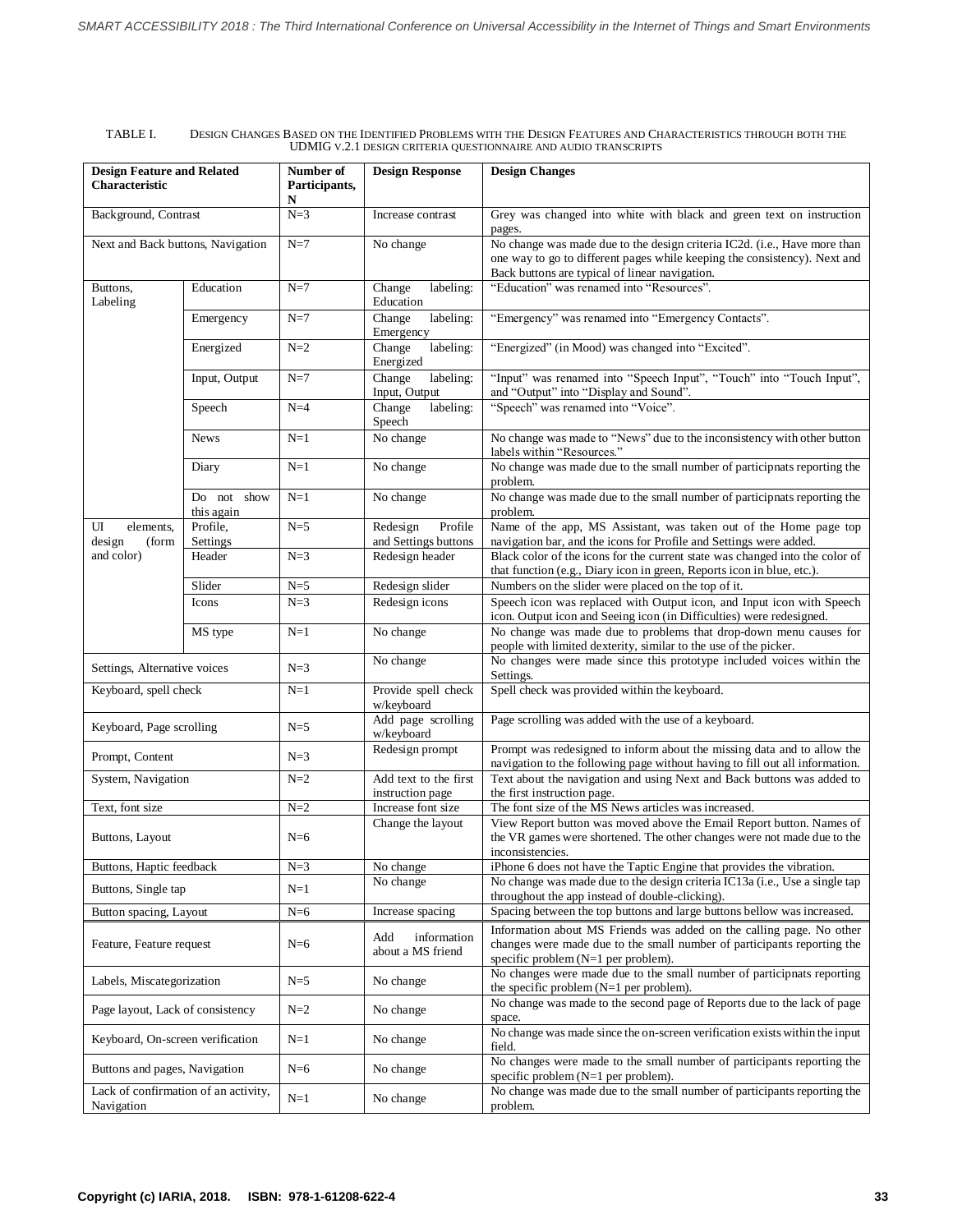Numbers on the slider were placed on the top of it. Speech icon was replaced with Output icon, and Input icon with Speech icon. Output icon and Seeing icon (in Difficulties) were redesigned. Even though only one participant reported that there was no spell check with the use of a keyboard, this general feature was implemented because it is present in a majority of the apps. Page scrolling was added with the use of a keyboard. A prompt was redesigned to inform about the missing data in a way that allows users to go to the following page without having to fill out all information (i.e., "Do you want to fill out the missing information?" with Yes that takes them back to the previous page, and No that takes them to the following page). Text about the navigation (i.e., linear navigation using Next and Back buttons) was added to the first instruction page. The font size of the MS News articles was increased. The layout of the buttons was changed (e.g., View Report button was moved above the Email Report button, and the names of the VR games were shortened). The other layout changes were not made due to the inconsistencies with the page layout. A spacing between the top buttons and large buttons bellow (e.g., Manual entry, and Week, Month, Year buttons) was increased. There was a number of feature requests. For example, additional information about MS Friends is added on the calling page (e.g., friend's interests, MStype, and other information the person wants to share). No changes were made to the other feature requests due to the small number of participants reporting the problem (N=1 per problem).

There were 7 participants reporting a problem with the navigation using Next and Back buttons. However, no change was made due to the design criteria IC2d. (i.e., Have more than one way to go to different pages while keeping the consistency). Next and Back buttons are typical of linear navigation and will be used in the novice user mode only. Additionally, 3 participants did not see that this prototype included alternative voices within the Settings and a problem with it. Similarly, 3 participants reported problems with the lack of the tactile feedback, which was not incorporated because iPhone 6 does not have the Taptic Engine that provides the vibration while tapping the buttons that was included in later versions. The total number of participants reporting the problems with the miscategorization of the labels was 5. However, no changes were made due to the small number of participants reporting the individual problem  $(N=1)$ per problem). No change was made to the second page of the Reports due to the lack of page space  $(N=2)$ . Even though was there was a total of 6 participants who reported a problem with the navigation due to the design of the buttons and pages, no changes were made due to the small number of participants reporting the specific problem (N=1 per problem).

#### VI. CONCLUSION AND FUTURE WORK

The goal of the reported study was to have expert reviewers assess the usability of MS Assistant. The results of the expert review study confirm that MS Assistant effectively implemented UDMIG v.2.1. Most of the participants favorably agreed that the guidelines were implemented appropriately. Ninety percent of the mean values of the participants' ratings were equal to 4 or higher. In addition,

there was only a small number of recommendations related to the minor usability problems found in MS Assistant. These design changes were easily implemented in the MS Assistant. Future work will involve usability testing of this mHealth app with the individuals diagnosed with MS at least 5 years ago to understand the overall usability of this mHealth app to determine the effectiveness of UDMIG v.2.1 in producing a universally usable product. This study will help with the analysis of the user-specific differences and preferences towards the individual design features and resulting the design implications.

#### ACKNOWLEDGMENT

This research was supported by a grant from the National Institute on Disability, Independent Living, and Rehabilitation Research (NIDILRR grant number 90RE5016-01-00) under the auspices of The Rehabilitation Engineering Research Center on Technologies to Support Successful Aging with Disability [\(RERC TechSAge\)](http://www.techsage.gatech.edu/). NIDILRR is a Center within the Administration for Community Living (ACL), Department of Health and Human Services (HHS).

#### **REFERENCES**

- [1] D. Sheets, "Aging with disabilities: ageism and more," Generations, vol. 29, pp. 37-41, 2005.
- [2] G. Anderson, "Chronic care: Making the case for ongoing care," Partnership for Solutions, 2010.,
- [3] H. Moses, M. Picone, and V. Smith, Clinician's primer on multiple sclerosis: An in-depth overview. CMC, 2008.
- [4] M. Stern, "Aging with multiple sclerosis," Physical medicine and rehabilitation clinics of North America, vol. 16, pp. 219- 234, 2005.
- [5] M. Stern, L. Sorkin, K. Milton, and K. Sperber, "Aging with multiple sclerosis," Physical medicine and rehabilitation clinics of North America, vol. 21, pp. 403-417, 2010.
- [6] W. E. Fleming and C. P. Pollak, "Sleep disorders in multiple sclerosis," Seminars in Neurology, pp. 64-68, 2005.
- [7] M. Finlayson, "Health and social profile of older adults with MS: Findings from three studies," International Journal of MS Care, vol. 4, pp. 139-151, 2002.
- [8] E. E. Gulick, "Symptom and activities of daily living trajectory in multiple sclerosis: a 10-year study," Nursing Research, vol. 47, pp. 137-14, 1998.
- [9] P. Rompani and T. Dua, Atlas: Miltiple sclerosis resources in the world 2008. WHO Press, World Health Organization, 2008.
- [10] B. Yamout et at., "Predictors of quality of life among multiple sclerosis patients: a comprehensive analysis," European Journal of Neurology, vol. 20, pp. 756-764 , 2013.
- [11] A. C. Janssens et al., "Anxiety and depression influence the relation between disability status and quality of life in multiple sclerosis," Multiple Sclerosis Journal, vol. 9, pp. 397-403, 2003.
- [12] A. D. Rae-Grant et al., "Self-management in neurological disorders: systematic review of the literature and potential interventions in multiple sclerosis care," Journal of Rehabilitaiton Research and Development, vol. 48, pp. 1087, 2011.
- [13] R. Fraser et al., "Self-management for People with Multiple Sclerosis: Report from The First International Consensus Conference, November 15, 2010," International Journal of MS Care, vol. 15, pp. 99-106, 2013.